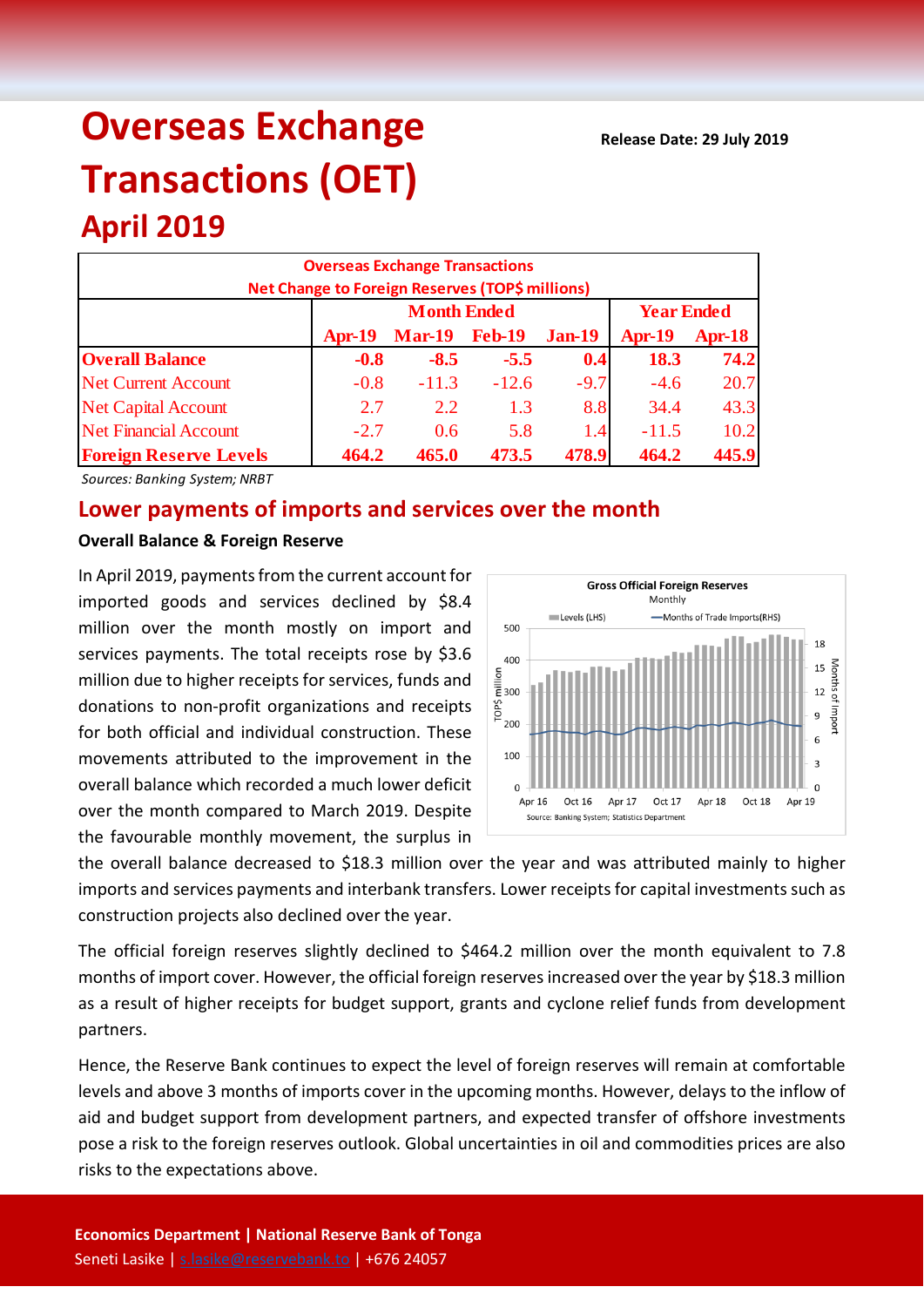#### **Current Account**

| <b>Current Account (TOP\$ millions)</b> |          |                    |                   |         |          |          |  |  |  |
|-----------------------------------------|----------|--------------------|-------------------|---------|----------|----------|--|--|--|
|                                         |          | <b>Month Ended</b> | <b>Year Ended</b> |         |          |          |  |  |  |
|                                         | $Apr-19$ | $Mar-19$           | <b>Feb-19</b>     | Jan-19  | $Apr-19$ | Apr-18   |  |  |  |
| Net Current Account                     | $-0.8$   | $-11.3$            | $-12.6$           | $-9.7$  | $-4.6$   | 20.7     |  |  |  |
| Merchandise Trade                       | $-31.5$  | $-34.7$            | $-34.3$           | $-32.3$ | $-423.8$ | $-385.1$ |  |  |  |
| <b>Services</b>                         | 6.6      | 1.1                | $-2.3$            | 1.1     | 22.4     | 45.3     |  |  |  |
| Income                                  | 1.3      | $-0.2$             | 1.5               | 1.5     | 8.2      | $-12.5$  |  |  |  |
| <b>Transfers</b>                        | 22.8     | 22.6               | 22.6              | 20.0    | 388.7    | 373.1    |  |  |  |

*Sources: Banking System; NRBT*

Payments from the current account significantly dropped over the month by \$8.4 million coupled with a \$2.1 million increase in total current account receipts, has resulted in the improvement in the current account balance to a much lower deficit over the month. Lower payments were noted for imported goods and services, and income payments. Higher receipts were for services, transfers to non-profit organizations, and income receipts.

The merchandise trade deficit contracted over the month by \$3.3 million due to less payments for wholesale & retail goods which declined by \$5.0 million outweighing a \$2.5 million increase in oil import payments. Export receipts continued to remain constant at \$1.2 million, noting a slight rise in marine and other export offsetting a \$0.1 million decline in agricultural exports.

Services account surplus rose by \$5.5 million over the month as payments from the services account declined whilst the receipts increased. Lower payments were noted for airfares, travel allowances, freight, telecommunication and manufacturing services amongst other services. Contrastingly, services receipts rose by \$1.5 million mainly for postal and courier services.

Additionally, the surplus in the income account rose by \$1.5 million as income payments dropped by \$1.2 million over the month from interest payments on government loans in the previous month, whilst the income receipt increased by \$0.3 million. The slight rise was mostly for compensation of employees which includes other wages & salaries, and earnings paid under the Recognized Seasonal Employee and Seasonal Workers Programme schemes.

The surplus in the transfers account slightly increased by \$0.3 million over the month mainly driven by a \$1.4 million rise in receipts by non-profit organizations mostly donations for churches and schools. This was partly offset by a \$1.1 million decline in official transfer receipts for the purposes of government budget support and funded projects from development partners. Private transfers, mainly for family support remain unchanged at \$24.1 million over the month.

Over the year to April 2019, the current account balance recorded a \$4.6 million deficit compared to a surplus in the previous year. More specifically, the merchandise trade deficit and higher services payments outweighed the rise in income and transfers receipts. Import payments increased by \$39.4 million due to higher payments for all categories of imports such as wholesale & retail, government imports, motor vehicles, oil and construction materials. Higher service payments were for travel related expenses (airfares & travel allowances), freight, maintenance & repair, professional services and insurance premium pay-outs.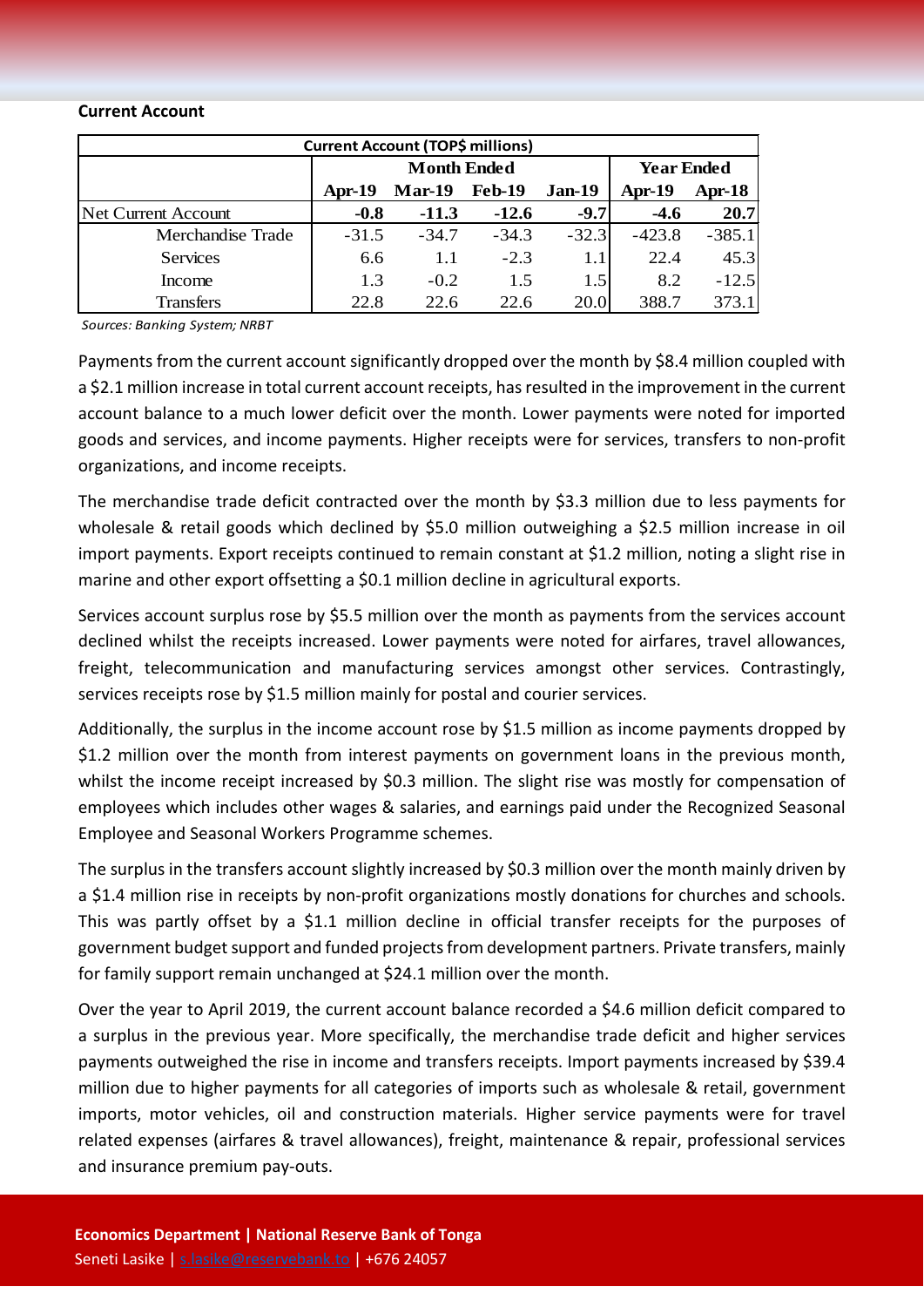Net income recorded a surplus of \$8.2 million compared to a deficit recorded in the previous year. This was attributed to higher income receipts over the year whilst income payments declined. The higher receipts were for other wages & salaries, pension funds and other social benefits. Additionally, receipts for compensation of employees also increased by \$4.4 million underpinned by wages paid under the RSE/SWP schemes. The transfers account surplus was higher by \$15.6 million due to a \$15.7 million rise in transfer receipts which outweighed a slight \$0.1 rise in transfer payments. Official transfer receipts increased by \$7.7 million particularly for government projects, aid, and budget support funds. Private transfer receipts rose by \$5.9 million due to higher remittances for family support from abroad. Receipts by non-profit organizations also contributed to the yearly surplus, rising by \$2.2 million.

#### **Capital Account**

| Capital Account (TOP\$ millions) |          |                      |                   |               |          |        |  |  |
|----------------------------------|----------|----------------------|-------------------|---------------|----------|--------|--|--|
|                                  |          | <b>Month Ended</b>   | <b>Year Ended</b> |               |          |        |  |  |
|                                  | $Apr-19$ | <b>Mar-19 Feb-19</b> |                   | <b>Jan-19</b> | $Apr-19$ | Apr-18 |  |  |
| <b>Net Capital Account</b>       | 2.7      | 2.2                  | 1.3               | 8.8           | 34.4     | 43.3   |  |  |
| Official                         | 19       | 1.3                  | 0.7               | 0.3           | 16.3     | 16.3   |  |  |
| Private                          | 0.7      | 0.9                  | 0.6               | 8.5           | 18.1     | 27.0   |  |  |

*Sources: Banking System; NRBT*

Higher receipts in the capital account drove the increase in the total capital account surplus to \$2.7 million, over the month. Both official and private capital receipts rose by \$0.7 million and \$0.3 million respectively. These receipts are mainly for investment projects and capital expenditures by the government and receipts by private households for construction purposes. Private capital transfer payments recorded a \$0.5 million increase due to the repatriation of unspent project funds.

However, the capital account surplus fell over the year by \$8.9 million mainly due to lower private capital receipts. Private receipts and grants for investment and capital expenditures declined by \$10.8 million. The official capital transfer receipts slightly declined by \$0.3 million. Despite on-going project works funded by multi-national donors, the decline over the year could reflect the implementation of the projects.

#### **Financial Account**

| <b>Financial Account (TOP\$ millions)</b> |          |                      |                   |               |          |         |  |  |
|-------------------------------------------|----------|----------------------|-------------------|---------------|----------|---------|--|--|
|                                           |          | <b>Month Ended</b>   | <b>Year Ended</b> |               |          |         |  |  |
|                                           | $Apr-19$ | <b>Mar-19</b> Feb-19 |                   | <b>Jan-19</b> | $Apr-19$ | Apr-18  |  |  |
| <b>Net Financial Account</b>              | $-2.7$   | 0.6                  | 5.8               | 1.4           | $-11.5$  | 10.2    |  |  |
| Direct Investment                         | 0.0      | 0.1                  | 0.0               | 0.1           | $-0.6$   | $-11.8$ |  |  |
| Portfolio Investment                      | 0.0      | 0.0                  | 0.0               | 0.0           | 0.1      | 0.0     |  |  |
| Other Investment                          | $-2.7$   | 0.5                  | 5.7               |               | -11.1    | 21.9    |  |  |

*Note: The Net Financial Account figures incorporate also the net reconcilliation items which is not reflected in th*  Sources: Banking System; NRBT

The surplus in the financial account continued to fall over the month, to record a \$2.7 million deficit compared to a \$0.6 million surplus last month. This is a result of higher interbank payments by commercial banks to settle foreign exchange deals for their underlying customers. Consequently, the